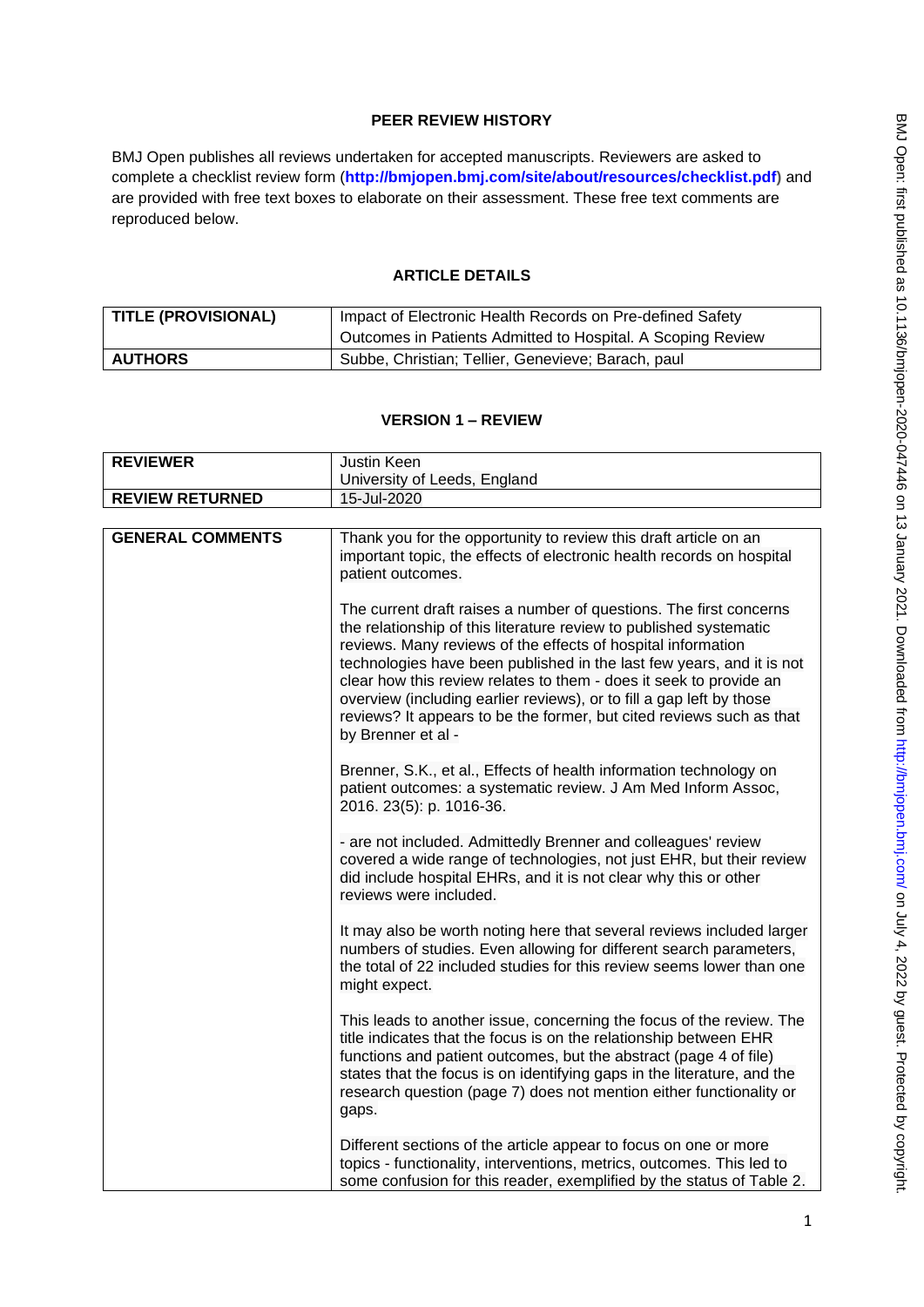| The text suggests that it is concerned with 'impact' of EHR, but the<br>Zogers article cited focuses on interventions, not on impacts or<br>outcomes.                                                                                                                                                                                                                                                  |
|--------------------------------------------------------------------------------------------------------------------------------------------------------------------------------------------------------------------------------------------------------------------------------------------------------------------------------------------------------------------------------------------------------|
| This leads to a broader point, that the basis for identifying gaps in<br>the literature - if this was the principal objective - was not clear. Is<br>the presence or absence of patient outcome evidence the right basis<br>for identifying gaps? Or, if the focus was on EHR functionality - as<br>implied by the title - should the article focus, instead, on functions<br>that need further study? |
| Following on from this point, it is not clear why the quality of included<br>studies was not reviewed. If the evidence found, and listed in Table<br>2, was of poor quality, isn't this essentially the same as finding no<br>evidence, given the small number of studies found under each<br>heading?                                                                                                 |

| <b>REVIEWER</b>        | <b>Philip Scott</b>          |
|------------------------|------------------------------|
|                        | University of Portsmouth, UK |
| <b>REVIEW RETURNED</b> | 23-Jul-2020                  |

| <b>GENERAL COMMENTS</b> | This is a clear and mostly well written paper on an important topic,<br>following an established review type. Within its defined scope, the<br>findings seem reasonable. My principal reservation is about the lack<br>of discussion grounding the study in previous research, such as<br>https://pubmed.ncbi.nlm.nih.gov/24159271/ and perhaps most<br>notably Black et al. 2011:<br>https://journals.plos.org/plosmedicine/article?id=10.1371/journal.pm<br>ed.1000387                                                                                                                                                                                                                                                               |
|-------------------------|----------------------------------------------------------------------------------------------------------------------------------------------------------------------------------------------------------------------------------------------------------------------------------------------------------------------------------------------------------------------------------------------------------------------------------------------------------------------------------------------------------------------------------------------------------------------------------------------------------------------------------------------------------------------------------------------------------------------------------------|
|                         | There are several papers I would have expected the review to have<br>included (even only in the discussion) but I do not see them in the<br>references, for example:<br>https://www.ncbi.nlm.nih.gov/pmc/articles/PMC3236066/<br>https://www.ncbi.nlm.nih.gov/pmc/articles/PMC3797550/<br>The other main weakness is that the paper does not follow the<br>(admittedly recent) PRISMA extension for scoping reviews:<br>https://www.equator-network.org/reporting-guidelines/prisma-scr/                                                                                                                                                                                                                                               |
|                         | Minor comments:<br>Strengths and limitations: second bullet text is poor grammar.<br>First sentence of the Introduction is ungrammatical.<br>First sentence of Study Selection Process should be "that" were<br>reviewed (not "who").<br>Table 1 first column says it is author and year but actually it is only<br>author.<br>Page 13, line 12-13 would read better as "almost exclusively"; line<br>48-49 would read better as "a single" or "any" rather than "one" trial.<br>Page 18, line 26ff - I do not understand why there is a need for such<br>a long direct quotation rather than a summary; line 40-41 - I cannot<br>see the term "System level two metrics" explained anywhere.<br>Page 19, line 48 - typo on "scoping". |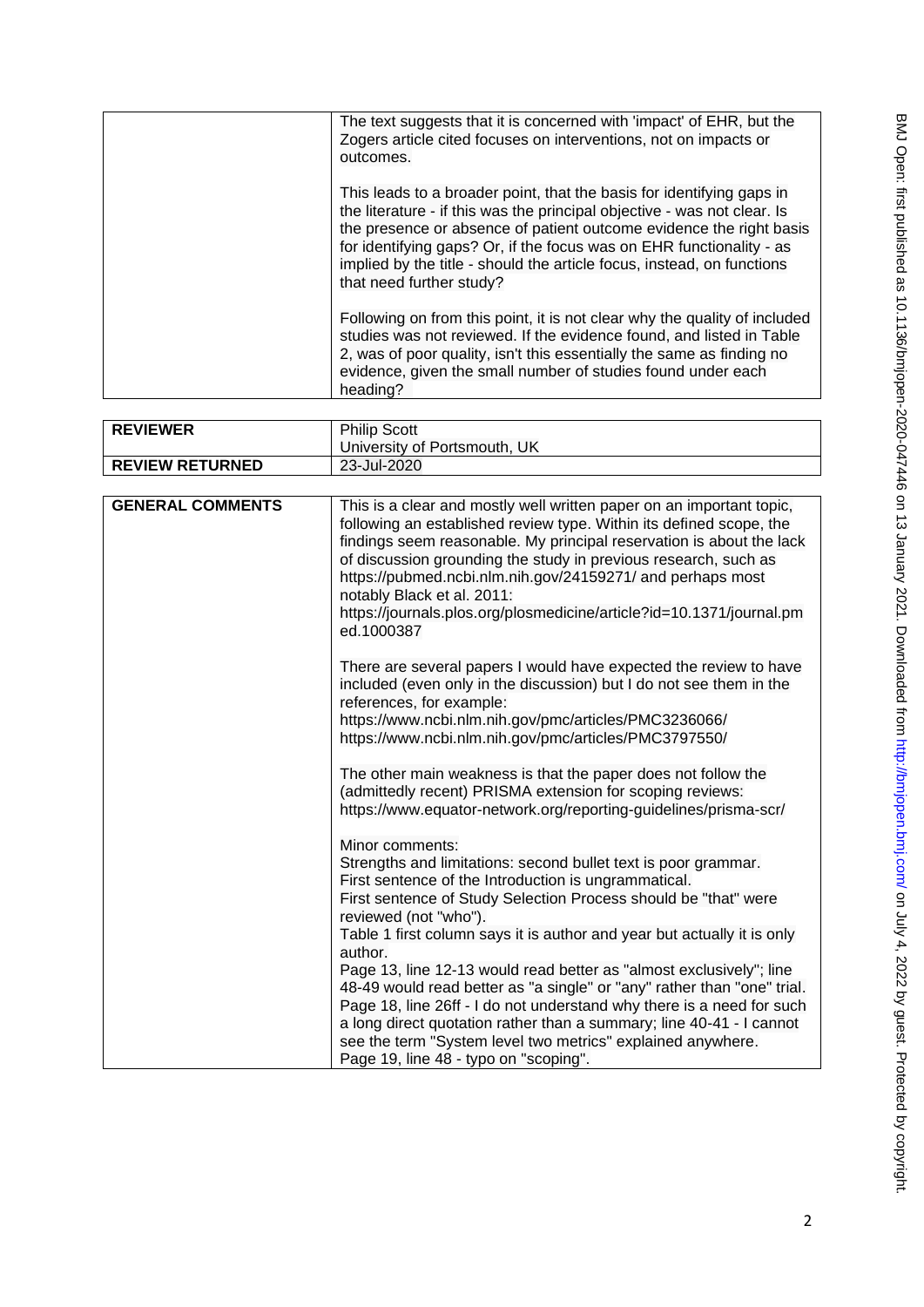## **VERSION 1 – AUTHOR RESPONSE**

Reviewer: 1 Reviewer Name: Justin Keen

Thank you for the opportunity to review this draft article on an important topic, the effects of electronic health records on hospital patient outcomes. See the authors responses below in red.

Reviewer: The current draft raises a number of questions. The first concerns the relationship of this literature review to published systematic reviews. Many reviews of the effects of hospital information technologies have been published in the last few years, and it is not clear how this review relates to them - does it seek to provide an overview (including earlier reviews), or to fill a gap left by those reviews? It appears to be the former, but cited reviews such as that by Brenner et al - Brenner, S.K., et al., Effects of health information technology on patient outcomes: a systematic review. J Am Med Inform Assoc, 2016. 23(5): p. 1016-36. - are not included. Admittedly Brenner and colleagues' review covered a wide range of technologies, not just EHR, but their review did include hospital EHRs, and it is not clear why this or other reviews were included.

Reply: Many thanks: we have to apologise as we did indeed miss Brenner's review. Of the 69 papers included in this review the majority proceed our inclusion period of 2008 to 2018; only four addressed Electronic Health Records, and two of these fulfilled inclusion criteria for our review (Cook et al., 2011; Dowding, Turley and Garrido, 2012). These papers have now been added to our manuscript.

We apologize but it is our understanding that scoping reviews can be used for four reasons: To (1) map fields of study, (2) determine the value of a full systematic review, (3) summarise research findings or (4) identify research gaps in the existing literature (O'Malley and Arksey, 2005). Our focus was on mapping the existing field of study and identify the key gaps. We do believe that the heterogeneity of the provided evidence would at current preclude a full systematic review.

Reviewer: It may also be worth noting here that several reviews included larger numbers of studies. Even allowing for different search parameters, the total of 22 included studies for this review seems lower than one might expect.

Reply: We agree that the number of reviewed studies is much lower than we expected. In our search we encountered a large number of observational or feasibility studies that described concepts or implementation efforts but we struggled to identify interventional studies that actually measured our pre-defined selection of safety outcomes in contemporaneous studies. A recently published review of Personal Health Records encountered very similar problems (Kelly, Coller and Hoonakker, 2017).

Reviewer: This leads to another issue, concerning the focus of the review. The title indicates that the focus is on the relationship between EHR functions and patient outcomes, but the abstract (page 4 of file) states that the focus is on identifying gaps in the literature, and the research question (page 7) does not mention either functionality or gaps.

Reply: Many thanks for the comment. We used the term 'functionality' to describe the process by which the EHR might effect changes in patient safety outcomes. In response to the comment by the reviewer we have simplified the title of the paper: "The impact of Electronic Health Records on predefined safety outcomes in patients admitted to hospital". We have additionally revised the abstract.

It is our understanding that a summary of the evidence and identification of gaps is inherent to the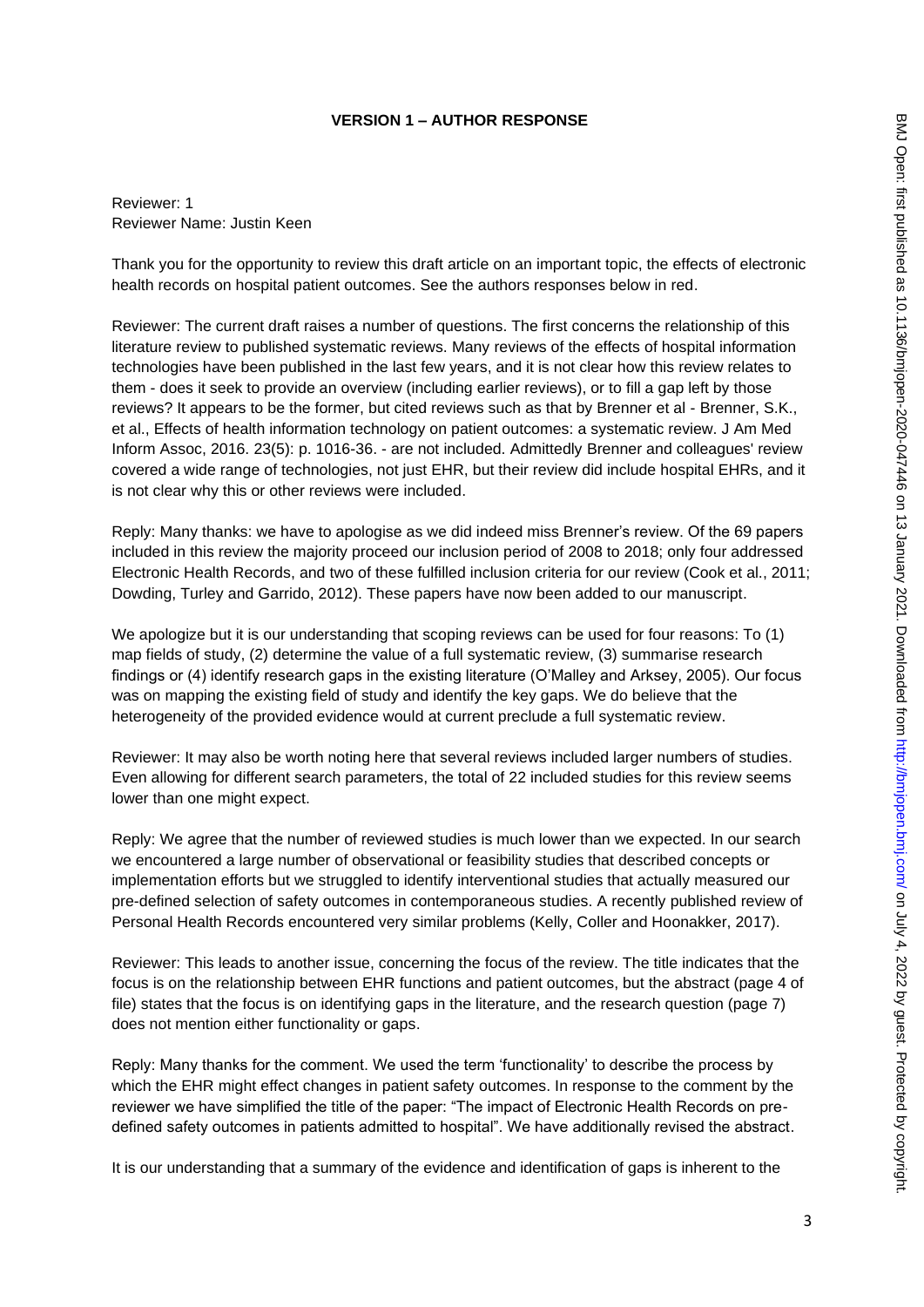methodology of a scoping review. The identified gaps in the evidence for impact of EHRs on the predefined safety outcomes are summarised in table 2 and the subheadings of the paper have been revised accordingly.

Reviewer: Different sections of the article appear to focus on one or more topics - functionality, interventions, metrics, outcomes. This led to some confusion for this reader, exemplified by the status of Table 2. The text suggests that it is concerned with 'impact' of EHR, but the Zegers article cited focuses on interventions, not on impacts or outcomes.

This leads to a broader point, that the basis for identifying gaps in the literature - if this was the principal objective - was not clear. Is the presence or absence of patient outcome evidence the right basis for identifying gaps? Or, if the focus was on EHR functionality - as implied by the title - should the article focus, instead, on functions that need further study?

Reply: We apologise to the reviewer if the listed terms were not clear in our manuscript. Impact is in our understanding defined as 'effect or influence'. Zegers et al state as the objective of their study to search for "effective interventions aimed at reducing rates of adverse events in hospitals" with adverse events being the relevant outcome. They extracted data on "study population, study design, intervention characteristics and adverse patient outcomes". Their protocol specifies that "interventions should contain 1 or more components (described in the article) that aimed to reduce adverse patient outcomes", and, the outcomes were specified in the search strategy in the appendices of the manuscript and are the same outcomes that we used.

In an analogous way, we searched for interventions (as evidenced by functionality of the EHR) that had impact on safety outcomes. This leads to a somewhat broader discussion: the focus of any interventional study might be the relationship between an intervention as the cause and outcome as the effect, with the effect achieved through faithful application of the intervention and usually evidenced by process measures. There is however evidence from your and other groups (Dixon-Woods et al., 2011, 2013; Randell et al., 2019) that the effects of interventions might not be mediated purely through the functionality of the intervention but perhaps by the cultural context and trust: i.e., a shift in organisational culture might be a side effect of an intervention and conversely where organisations were willing to invest into EHRs and the efforts in implementing them this might improve patient mortality and other patient outcomes in these organisations. For the purpose of this paper we examined the evidence for processes of the EHR that might explain their effects on patient safety outcomes.

Following the critique of the reviewer we have removed the word 'functionality' from the title. We have revised the subheadings of the result section to read: 'Processes by which EHRs aimed to effect changes in Safety Outcomes', 'Impact on Safety Outcomes', and ' Additional gaps in understanding of impact of EHRs on safety outcomes '. We have reorganised all content in line with the new subheadings.

Reviewer: Following on from this point, it is not clear why the quality of included studies was not reviewed. If the evidence found, and listed in Table 2, was of poor quality, isn't this essentially the same as finding no evidence, given the small number of studies found under each heading?

Reply: We apologise but it is our understanding that a review of the quality of studies is not within the usual methodology of scoping reviews (O'Malley and Arksey, 2005; Peters et al., 2015).

Reviewer: 2 Reviewer Name: Philip Scott

Reviewer: This is a clear and mostly well written paper on an important topic, following an established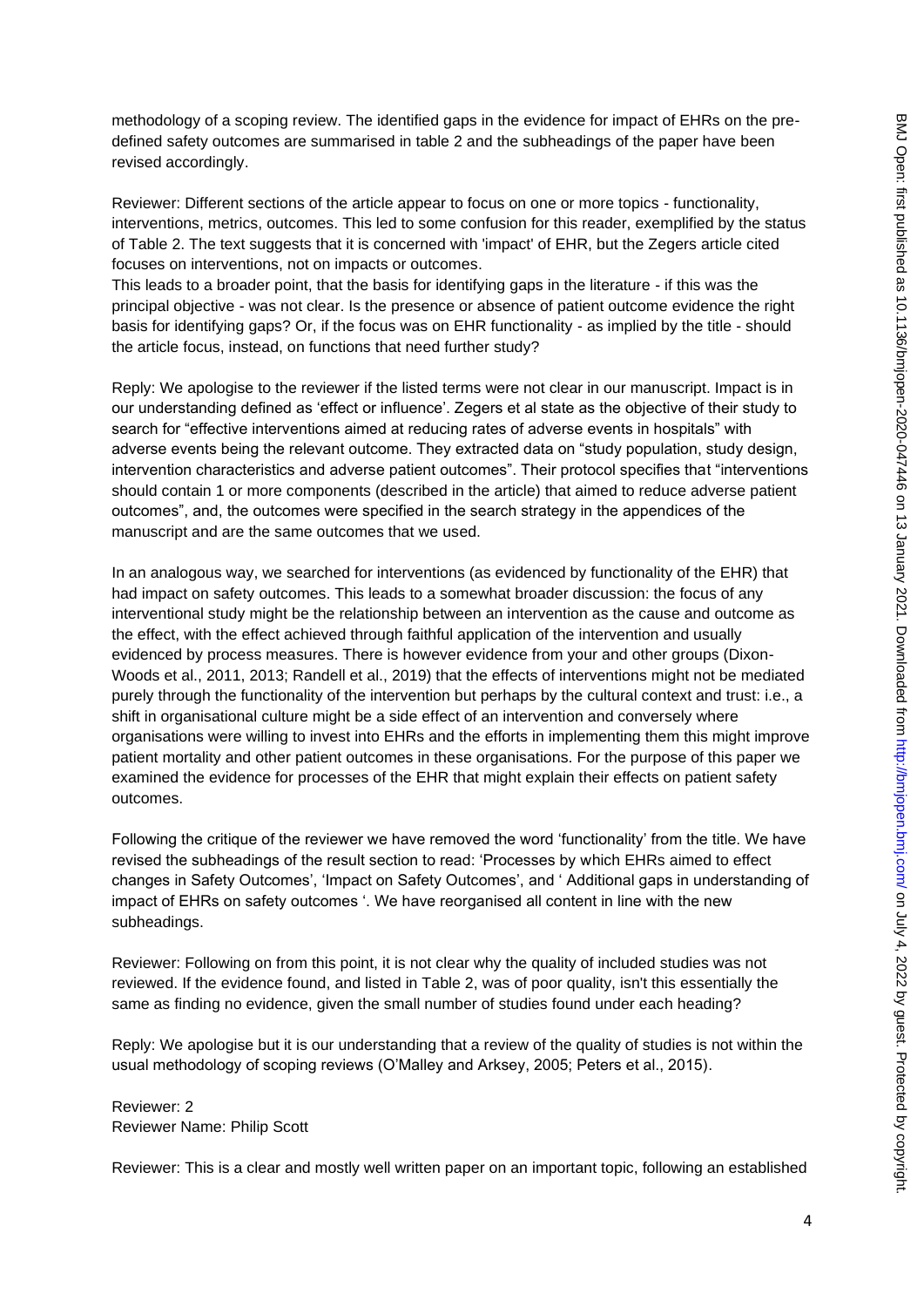review type. Within its defined scope, the findings seem reasonable. My principal reservation is about the lack of discussion grounding the study in previous research, such as https://pubmed.ncbi.nlm.nih.gov/24159271/ and perhaps most notably Black et al. 2011: https://journals.plos.org/plosmedicine/article?id=10.1371/journal.pmed.1000387

Reply: Many thanks for your insightful comments and calling our attention to other papers. We have added these paper's conclusions and references to the discussion in our manuscript. The argument that Bowman makes about the challenges of implementing EHRs safely are highly relevant to our work. Black et al, seem to come to a similar conclusion to our review that 'there is a large gap between the postulated and empirically demonstrated benefits of eHealth technologies'. Their review focused on manuscripts published from 1997 up to 2007 in contrast to our sampling period of 2008 to 2018.

Reviewer: There are several papers I would have expected the review to have included (even only in the discussion) but I do not see them in the references, for example: https://www.ncbi.nlm.nih.gov/pmc/articles/PMC3236066/ https://www.ncbi.nlm.nih.gov/pmc/articles/PMC3797550/

Reply: Many thanks for the additional references – we have added them to the discussion. Both underline the points that we have made in the comments above – investment in EHRs might change the perceptions of patient safety but not always result in demonstrable outcomes that are measurable at the patient level.

Reviewer: The other main weakness is that the paper does not follow the (admittedly recent) PRISMA extension for scoping reviews: https://www.equator-network.org/reporting-guidelines/prisma-scr/

Reply: Thank you for highlighting our omission. We have added a completed PRIMSA inspired checklist to the uploaded documents. We have added additional information about protocol and searches. We believe that we have covered the items of the PRISMA extension in the revised manuscript. We have added to the manuscript that the study was not registered.

Minor comments:

Strengths and limitations: second bullet text is poor grammar.

Authors: Many thanks. We have corrected the text.

First sentence of the Introduction is ungrammatical.

Authors: We have changed the sentence.

First sentence of Study Selection Process should be "that" were reviewed (not "who").

Authors: We have corrected the sentence.

Table 1 first column says it is author and year but actually it is only author.

Authors: We have corrected the label.

Page 13, line 12-13 would read better as "almost exclusively"; line 48-49 would read better as "a single" or "any" rather than "one" trial.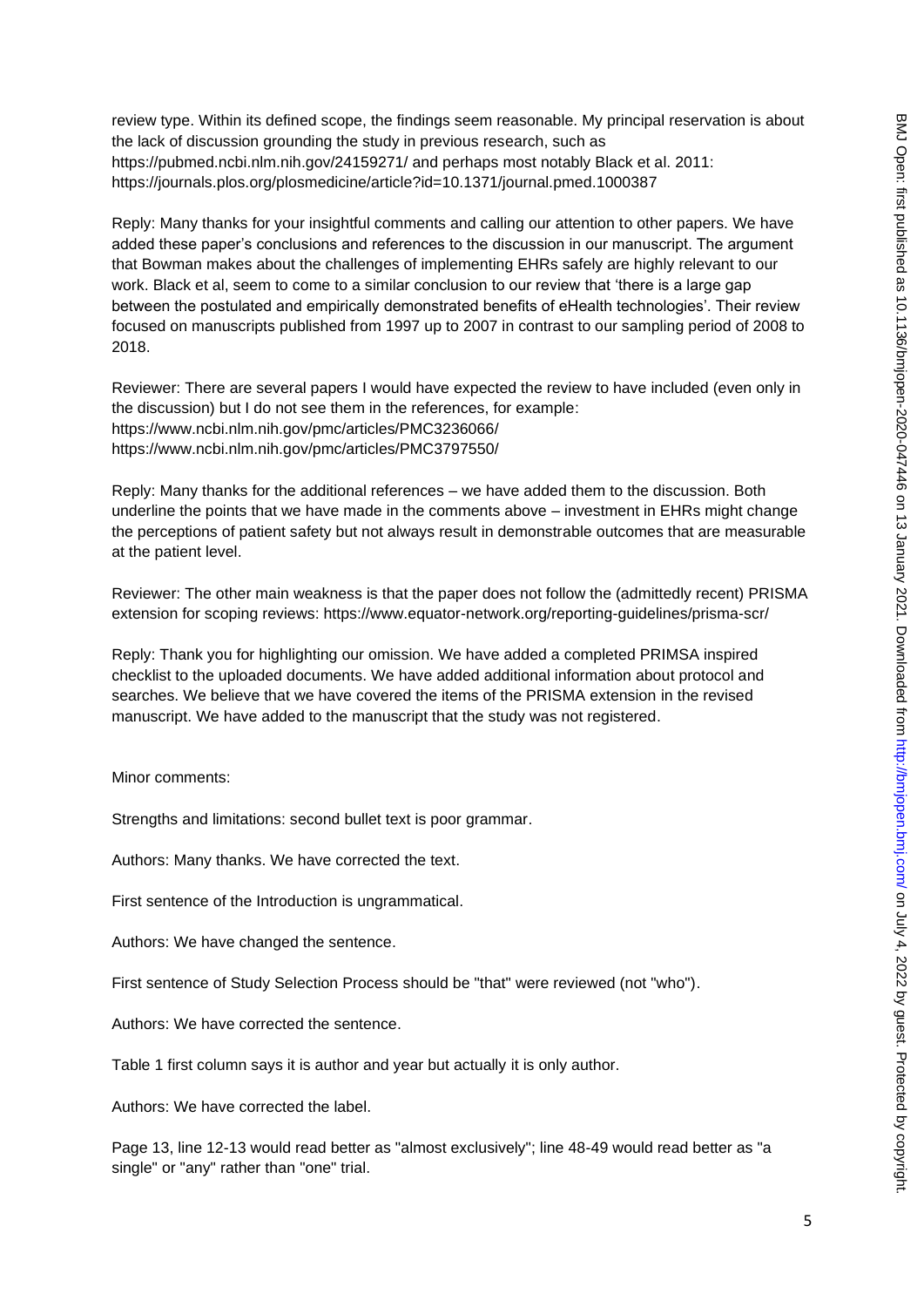Authors: The wording has been corrected.

Page 18, line 26ff - I do not understand why there is a need for such a long direct quotation rather than a summary; line 40-41 - I cannot see the term "System level two metrics" explained anywhere.

Authors: We have reviewed the text, summarised the quotation and corrected the sentence that you highlighted.

Page 19, line 48 - typo on "scoping".

Authors: We have been unable to find this typo. Please clarify.

#### **VERSION 2 – REVIEW**

| <b>REVIEWER</b>        | Justin Keen                  |
|------------------------|------------------------------|
|                        | University of Leeds, England |
| <b>REVIEW RETURNED</b> | 15-Sep-2020                  |

| <b>GENERAL COMMENTS</b> | The revised manuscript addresses some of the issues raised in the<br>first round of reviewer comments. There are, though, two<br>substantive issues that still merit attention.<br>The first concerns the main focus of the article, which in different<br>passages is on patient outcomes, on process measures and on<br>gaps in the literature. Two examples may help to illustrate this point.<br>(1) The title mentions pre-defined safety outcomes, but the<br>conclusions in the Abstract do not state how many of the pre-defined<br>outcomes were supported by empirical evidence (or indeed where<br>the gaps in the literature lie). (2) The Methods section does not state<br>how the 14 pre-defined safety outcomes were identified, or why<br>Zegers' list was used rather than a different one (several have been<br>published). The main source provided is Table 2, but most of the<br>measures listed appear to be process measures. So, is the focus on<br>processes or outcomes? |
|-------------------------|-----------------------------------------------------------------------------------------------------------------------------------------------------------------------------------------------------------------------------------------------------------------------------------------------------------------------------------------------------------------------------------------------------------------------------------------------------------------------------------------------------------------------------------------------------------------------------------------------------------------------------------------------------------------------------------------------------------------------------------------------------------------------------------------------------------------------------------------------------------------------------------------------------------------------------------------------------------------------------------------------------|
|                         | The second substantive issue concerns the 'diffuse' nature of EHRs.<br>Observational studies show that they can be, and are, used in<br>myriad different ways in different hospitals. Linking the EHR<br>intervention to a specific outcome will always be difficult, however<br>ingenious the research team. Indeed, as some of the reported<br>studies show, it can be difficult to design robust studies even where<br>process changes are the end-points.                                                                                                                                                                                                                                                                                                                                                                                                                                                                                                                                       |
|                         | The significance of this point lies in the authors' conclusions that we<br>need better metrics, and deeper insights into the poor quality of<br>EHRs that clinicians are expected to use. An alternative conclusion<br>is that randomised trials alone cannot provide definitive evidence<br>about the effects of EHRs. Rather, we need carefully designed<br>suites of experimental and observational studies - the latter, in<br>particular, to understand quite why EHRs are still so clunky, in the<br>age of Amazon, WhatsApp and so on. That, arguably, is why some<br>systematic reviews have sought to piece together evidence about<br>both processes and outcomes, using Realist and Meta-Narrative<br>methods.                                                                                                                                                                                                                                                                           |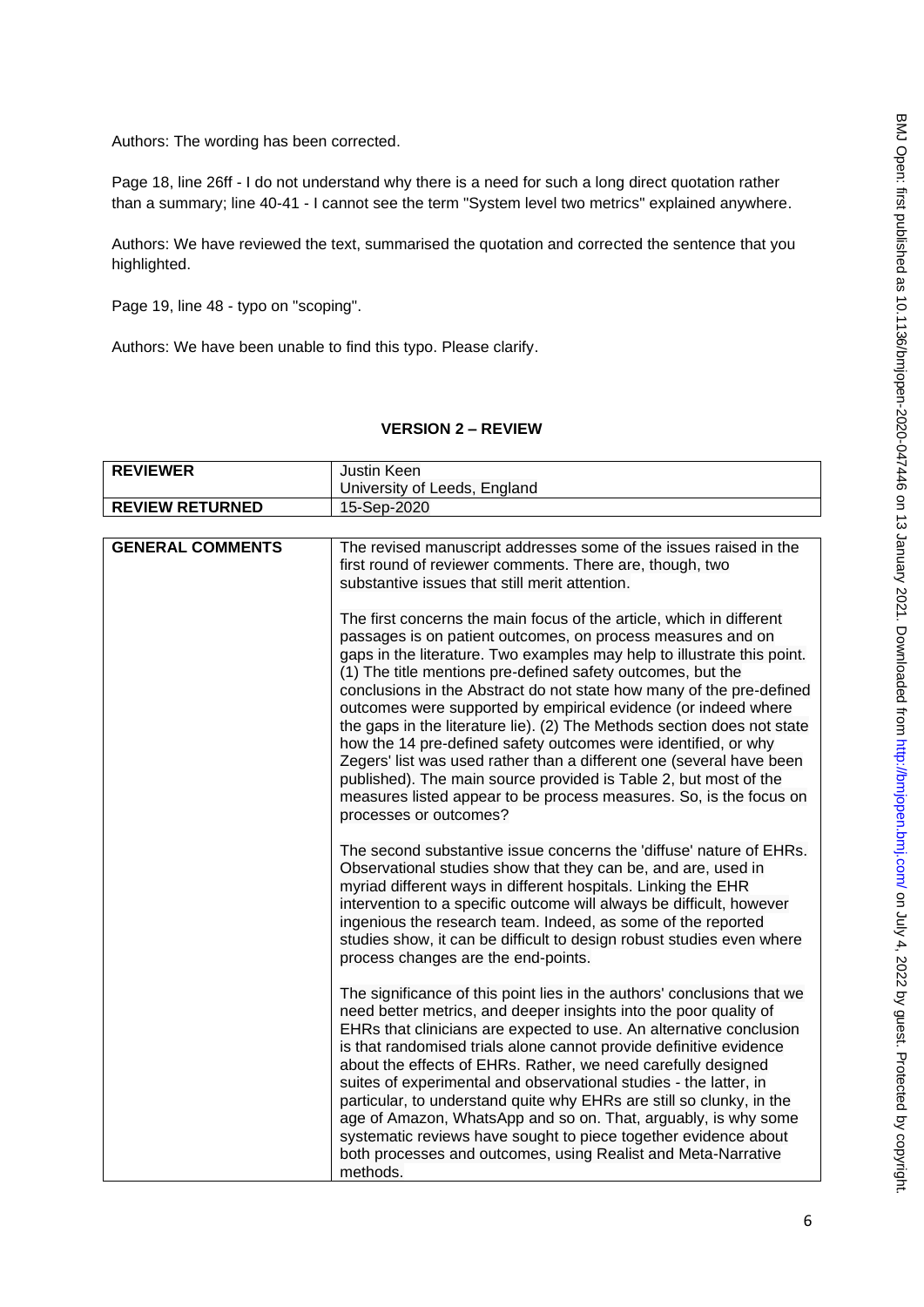| A broader point follows. Comments are made to the effect that<br>clinicians need high quality information to treat patients - this is<br>undeniable - but it appears to be assumed that EHRs are the main<br>(only?) source of information about patients. Can this be right? Isn't<br>it also reasonable to suggest that patients themselves are important<br>sources. So are clinicial colleagues, who may have seen the patient<br>before you, or who may have specialist insights that help you to<br>work out a treatment plan. Indeed, isn't a key skill of any doctor the<br>ability to integrate otherwise fragmented information, from many<br>sources, and make sense of it? Is the deep assumption about the<br>key role of EHRs in clinical practice simply wrong? |
|--------------------------------------------------------------------------------------------------------------------------------------------------------------------------------------------------------------------------------------------------------------------------------------------------------------------------------------------------------------------------------------------------------------------------------------------------------------------------------------------------------------------------------------------------------------------------------------------------------------------------------------------------------------------------------------------------------------------------------------------------------------------------------|
| On a more detailed - but important - point the text refers to search<br>dates in both 2018 and 2019. It is not entirely clear when the initial<br>and subsequent searches were undertaken.                                                                                                                                                                                                                                                                                                                                                                                                                                                                                                                                                                                     |

#### **VERSION 2 – AUTHOR RESPONSE**

Reviewer: 1

Reviewer Name: Justin Keen Institution and Country: University of Leeds, England Competing interests: None declared

Reviewer: The revised manuscript addresses some of the issues raised in the first round of reviewer comments. There are, though, two substantive issues that still merit attention.

The first concerns the main focus of the article, which in different passages is on patient outcomes, on process measures and on gaps in the literature. Two examples may help to illustrate this point.

Reviewer (1): The title mentions pre-defined safety outcomes, but the conclusions in the Abstract do not state how many of the pre-defined outcomes were supported by empirical evidence (or indeed where the gaps in the literature lie).

Reply: Thanks for this helpful comment. In the Study Selection section of the abstract we state a search for "interventions targeting a list of fourteen pre-defined safety outcomes". The last line of the Results section of the abstract states "We found no or limited evidence in 13 of 14 pre-defined safety areas.". We have added "with good evidence limited to medication safety" to address your comment.

Reviewer (2): The Methods section does not state how the 14 pre-defined safety outcomes were identified, or why Zegers' list was used rather than a different one (several have been published). Reply: Many thanks for the comment. The pre-defined safety outcomes were taken from the paper by Zegers(1) published in BMJ open with Charles Vincent as a leading UK authority on patient safety as one the senior authors. A key reason for the choice of Zegers as the reference paper was the usage of a validated search algorithm: The search algorithm that Zegers used had been developed and validated in a previous study by Tanon(2). Tanon and co-workers aimed to develop an optimised search strategies for identifying papers on patient safety in MEDLINE, EMBASE and CINAHL. The resulting search algorithm was highly sensitive, specific and outperformed other strategies found in the literature. We are not aware of other algorithms that have been validated for searches of the peerreviewed literature on patient safety in this robust manner. We have changed the Method section to better reflect our rational.

We agree with the reviewer that there are a significant number of other useful systems to classify safety outcomes. Literature reviews using the Global trigger tool have shown a low sensitivity and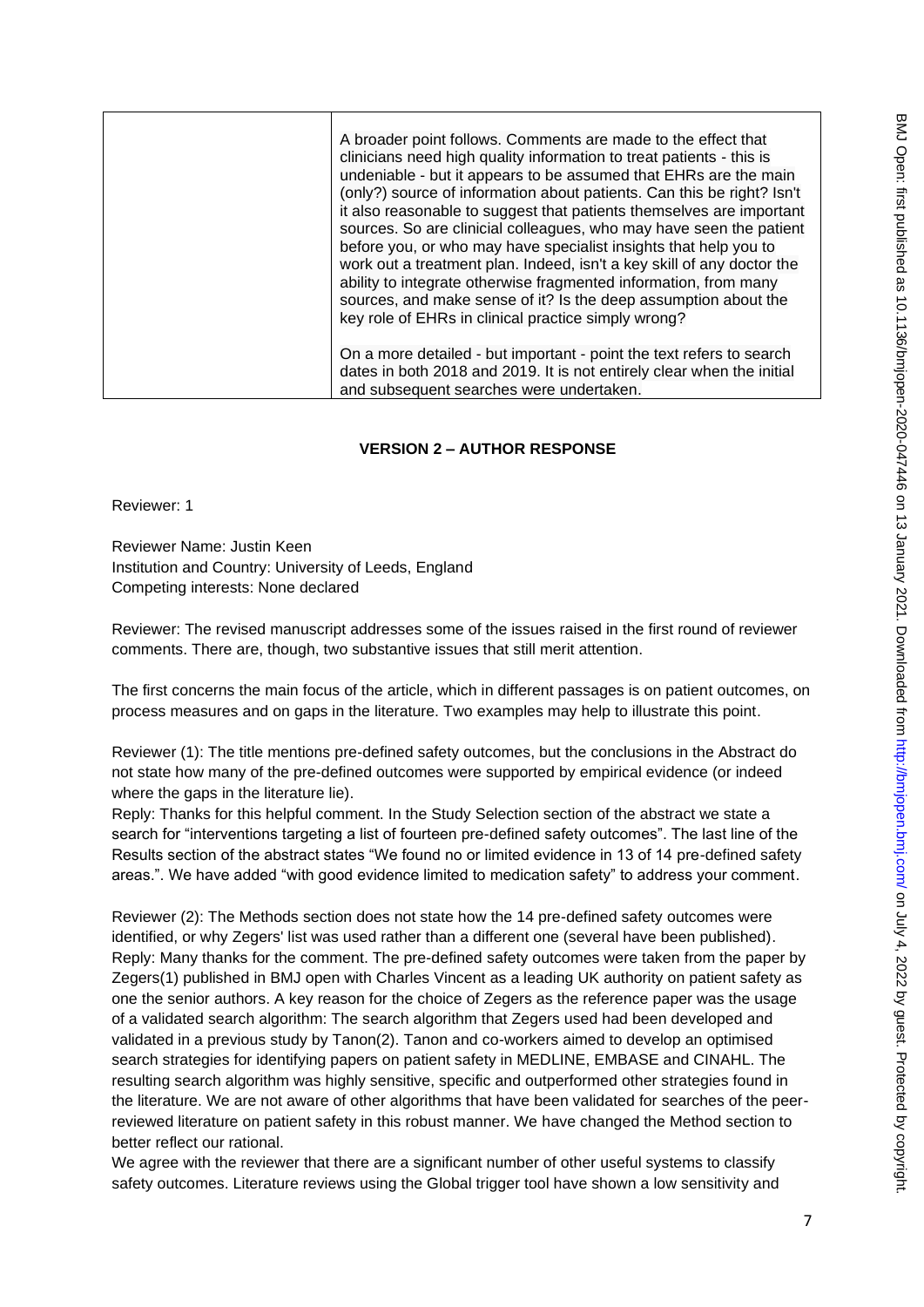specificity for safety related issues(3). The World Health Organisation endorses the list of patient safety 'domains' below(4). There is significant overlap between the outcomes described and those that we used for our search: Health care-associated infections, adverse drug events, falls. Other terms are processes: unsafe injection, unsafe blood products – both would result in infections or adverse drug events. 'Maternal care' is not a safety outcome but an area of care.

Table: WHO patient safety domains

- 1. Health care-associated infection (HCAI)
- 2. Maternal care
- 3. Adverse drug events
- 4. Adverse events devices
- 5. Unsafe injections
- 6. Unsafe blood products
- 7. Misdiagnosis
- 8. Surgical and anesthetic error
- 9. Falls

Reviewer (3): The main source provided is Table 2, but most of the measures listed appear to be process measures. So, is the focus on processes or outcomes?

Reply: Thanks for your comment. Table 2 lists the "impact of implementation of EHR on pre-defined patient safety areas". We added additional classification of the study results in the right column of the table to specify where the evidence exists for assessing the impact on process and outcome measures.

Reviewer (4): The second substantive issue concerns the 'diffuse' nature of EHRs. Observational studies show that they can be, and are, used in myriad different ways in different hospitals. Linking the EHR intervention to a specific outcome will always be difficult, however ingenious the research team. Indeed, as some of the reported studies show, it can be difficult to design robust studies even where process changes are the end-points.

Reply: Thanks. We would absolutely agree with the reviewer's comment above. We have reemphasised this in the discussion. Nevertheless, it has been part of the advertising and mythology of EHRs that they will allow clinicians to drive outcomes and safety. In fact, as we started the reply to the reviewer, our hospital trust announced the introduction of a new EHR – and the company website boasts improved safety – again without any evidence to support this claim. We, like the reviewer, are absolutely convinced that EHRs with the right human factors-informed design, introduced in the right way and with the right quality assurance can absolutely support improvement of clinical outcomes including safety outcomes. At this moment in time it appears that the evidence for the current generation of EHRs is still weak.

Another piece of anecdotal evidence illustrate the face-validity of our findings: We have reviewed the vital sign charts from some of the globally leading EHR providers and found challenging designs, with an inability to see related vital signs in the same view, and lack of recommended colour schemes etc. User-interfaces in commonly used EHRs might not always focus on finding the most safety relevant information in the fastest and most effective manner. In our view there remain important human factor and system design issues that require further exploration.

Reviewer (5): The significance of this point lies in the authors' conclusions that we need better metrics, and deeper insights into the poor quality of EHRs that clinicians are expected to use. An alternative conclusion is that randomised trials alone cannot provide definitive evidence about the effects of EHRs. Rather, we need carefully designed suites of experimental and observational studies - the latter, in particular, to understand quite why EHRs are still so clunky, in the age of Amazon, WhatsApp and so on. That, arguably, is why some systematic reviews have sought to piece together evidence about both processes and outcomes, using Realist and Meta-Narrative methods.